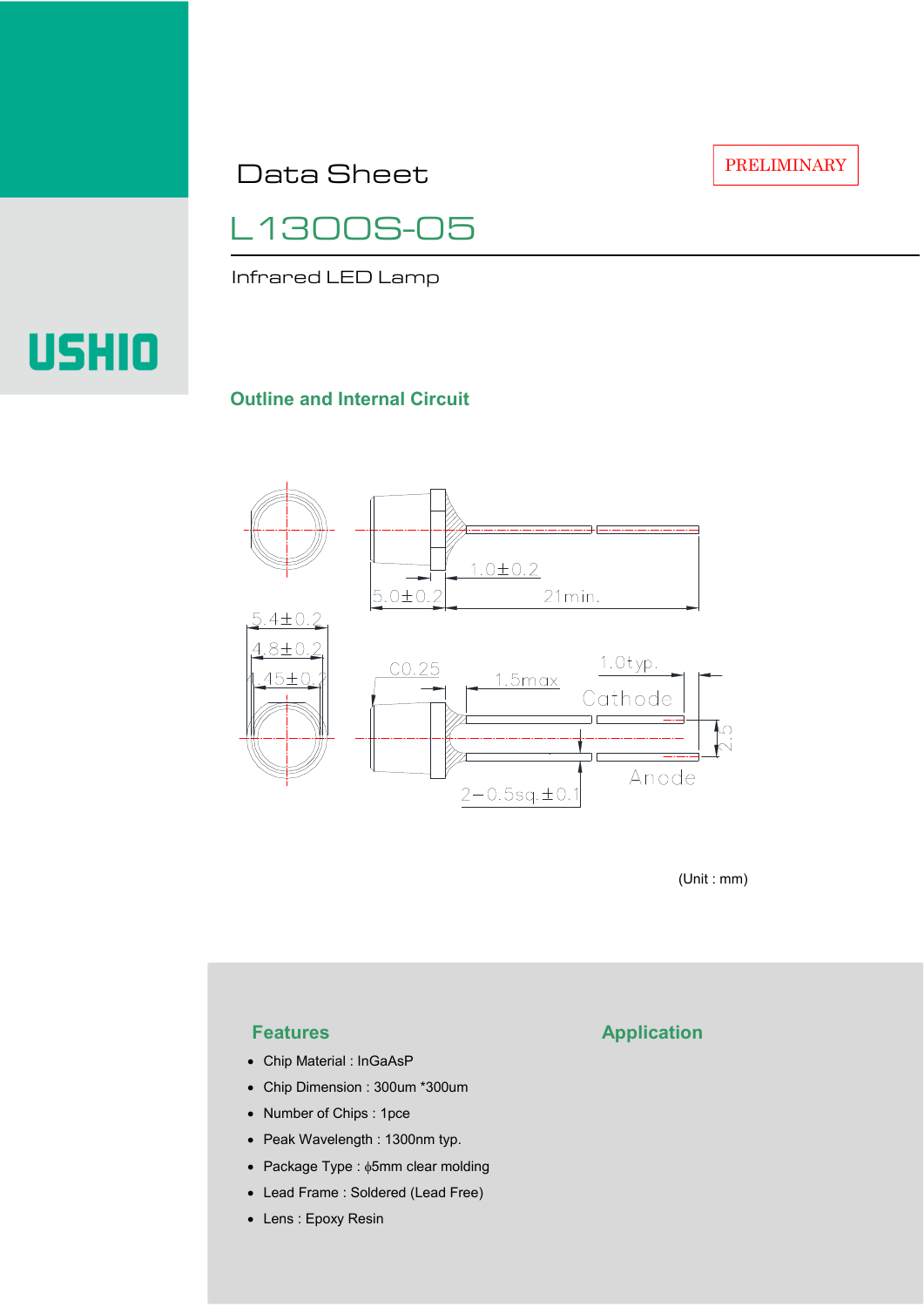

#### **Absolute Maximum Ratings (Tc=25°C)**

| <b>Item</b>                  | <b>Symbol</b> | <b>Ratings</b>  | <b>Unit</b> |
|------------------------------|---------------|-----------------|-------------|
| Power Dissipation            | <b>PD</b>     | 130             | mW          |
| <b>Forward Current</b>       | IF            | 100             | mA          |
| <b>Pulse Forward Current</b> | <b>IFP</b>    | 1000            | mA          |
| Reverse Voltage              | VR.           | $\overline{5}$  | $\vee$      |
| <b>Thermal Resistance</b>    | Rthja         | 250             | K/W         |
| Junction Temperature         | Tj            | 120             | $^{\circ}C$ |
| <b>Operating Temperature</b> | Topr          | $-40 \sim +100$ | $^{\circ}C$ |
| Storage Temperature          | Tstg          | $-40 \sim +100$ | $^{\circ}C$ |
| <b>Soldering Temperature</b> | <b>TSOL</b>   | 265             | $^{\circ}C$ |

‡Pulse Forward Current condition : Duty 1% and Pulse Width=10us.

‡Soldering condition : Soldering condition must be completed with 3 seconds at 265°C.

#### **Optical and Electrical Characteristics (Tc=25°C)**

| <b>Parameter</b>            | <b>Symbol</b>  | <b>Min</b> | <b>Typ</b> | <b>Max</b> | <b>Unit</b> | <b>Test Condition</b> |
|-----------------------------|----------------|------------|------------|------------|-------------|-----------------------|
| Forward Voltage             | <b>VF</b>      |            | 1.0        | 1.3        | $\vee$      | IF=50mA               |
|                             | <b>VFP</b>     |            | 1.7        |            |             | $IFP=1A$              |
| <b>Total Radiated Power</b> | P <sub>O</sub> |            | 9.0        |            | mW          | $IF=50mA$             |
|                             |                |            | 58         |            |             | $IFP=1A$              |
| Radiant Intensity           | IE             |            | 11         |            | mW/sr       | $IF=50mA$             |
|                             |                |            | 70         |            |             | $IFP=1A$              |
| Peak Wavelength             | $\lambda p$    | 1250       |            | 1350       | nm          | $IF=50mA$             |
| Half Width                  | Δλ             |            | 80         |            | nm          | $IF=50mA$             |
| Viewing Half Angle          | $\theta$ 1/2   |            | ±35        |            | deg.        | $IF=50mA$             |
| <b>Rise Time</b>            | tr             |            | 30         |            | ns          | $IF=50mA$             |
| <b>Fall Time</b>            | tf             |            | 70         |            | ns          | $IF=50mA$             |

‡Radiated Power is measured by G8370-85.

‡Radiant Intensity is measured by Ando Optical Multi Meter AQ2140 & AQ2742.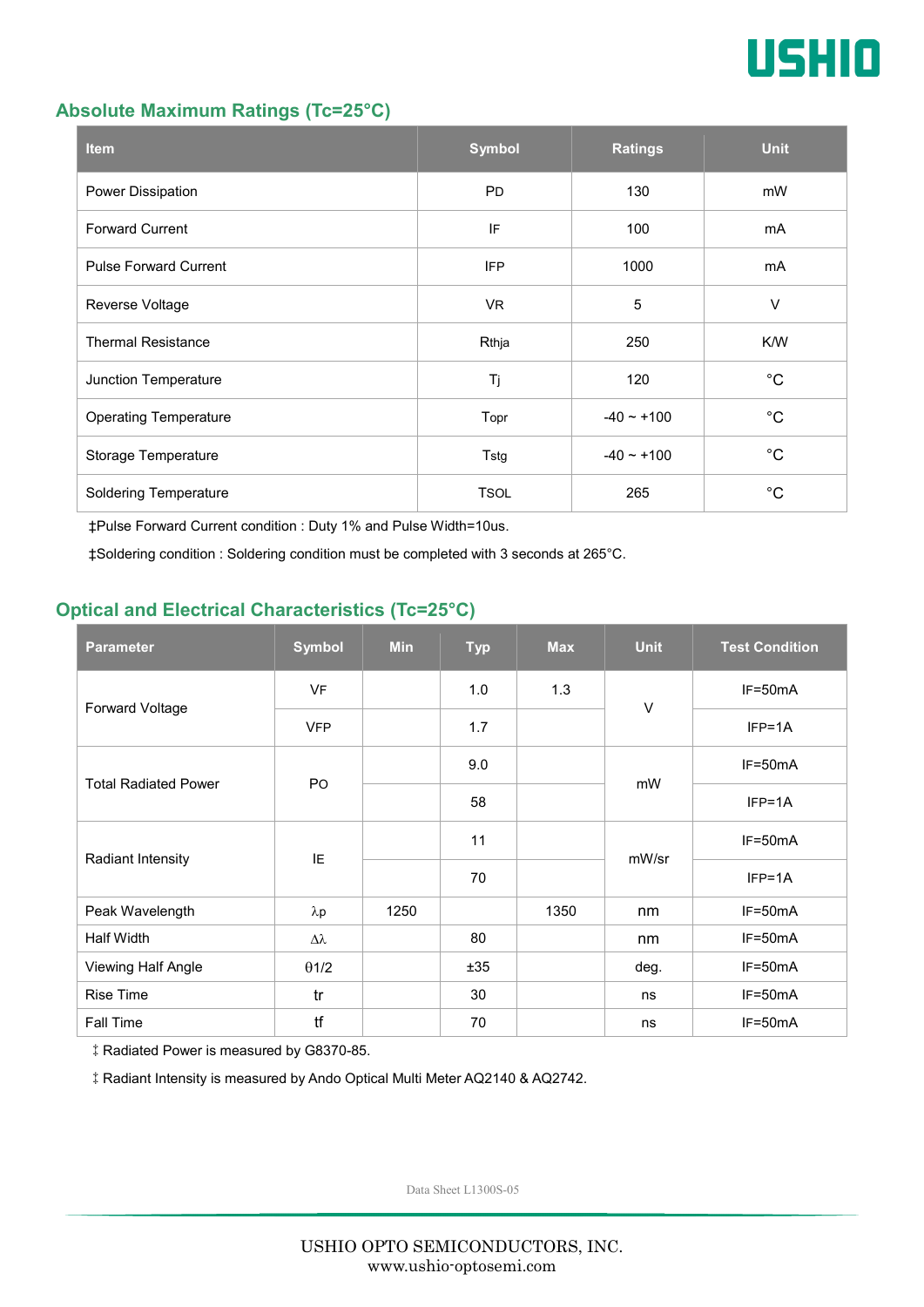

#### **Typical Characteristic Curves**



#### **Forward Current - Forward Voltage**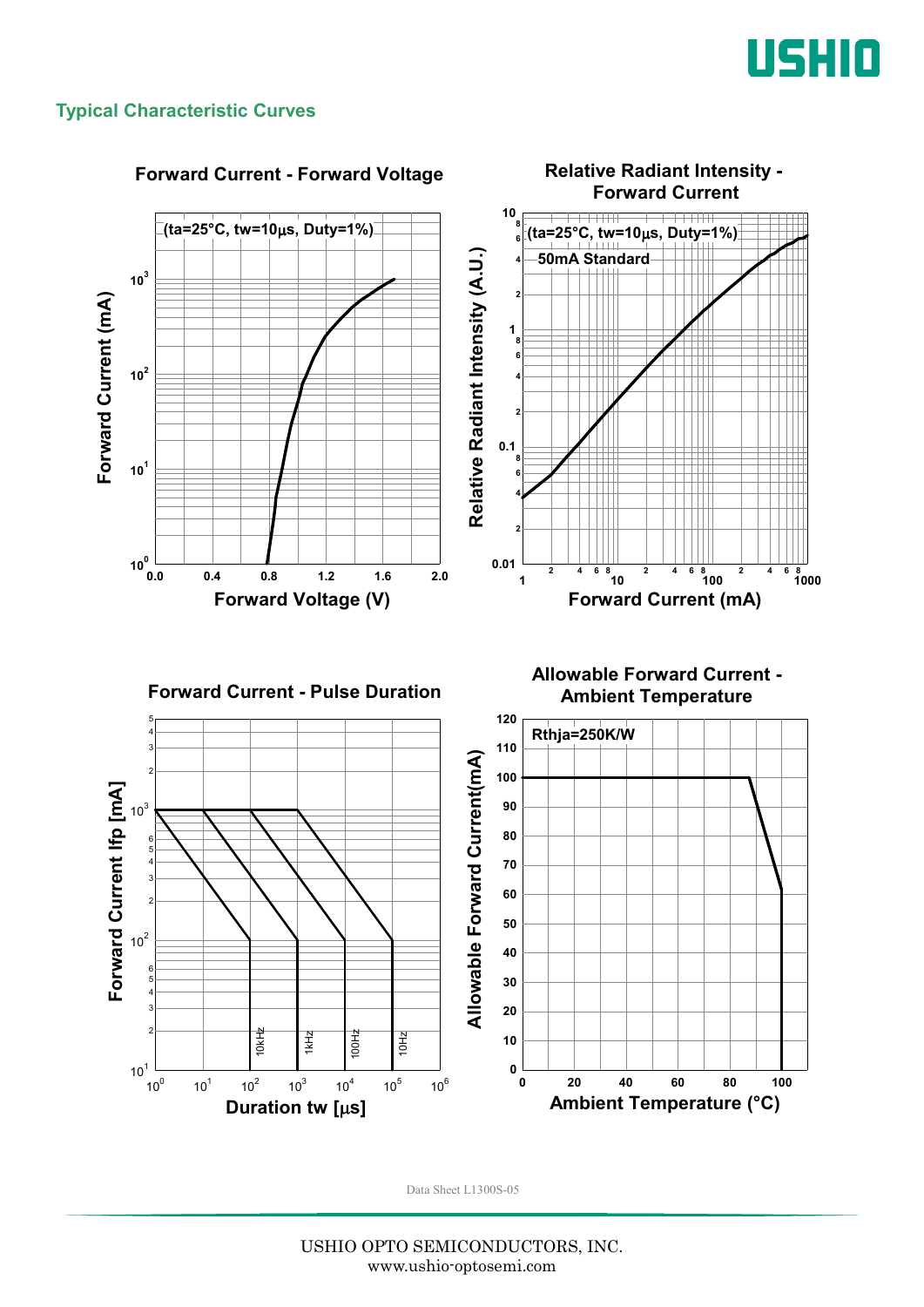



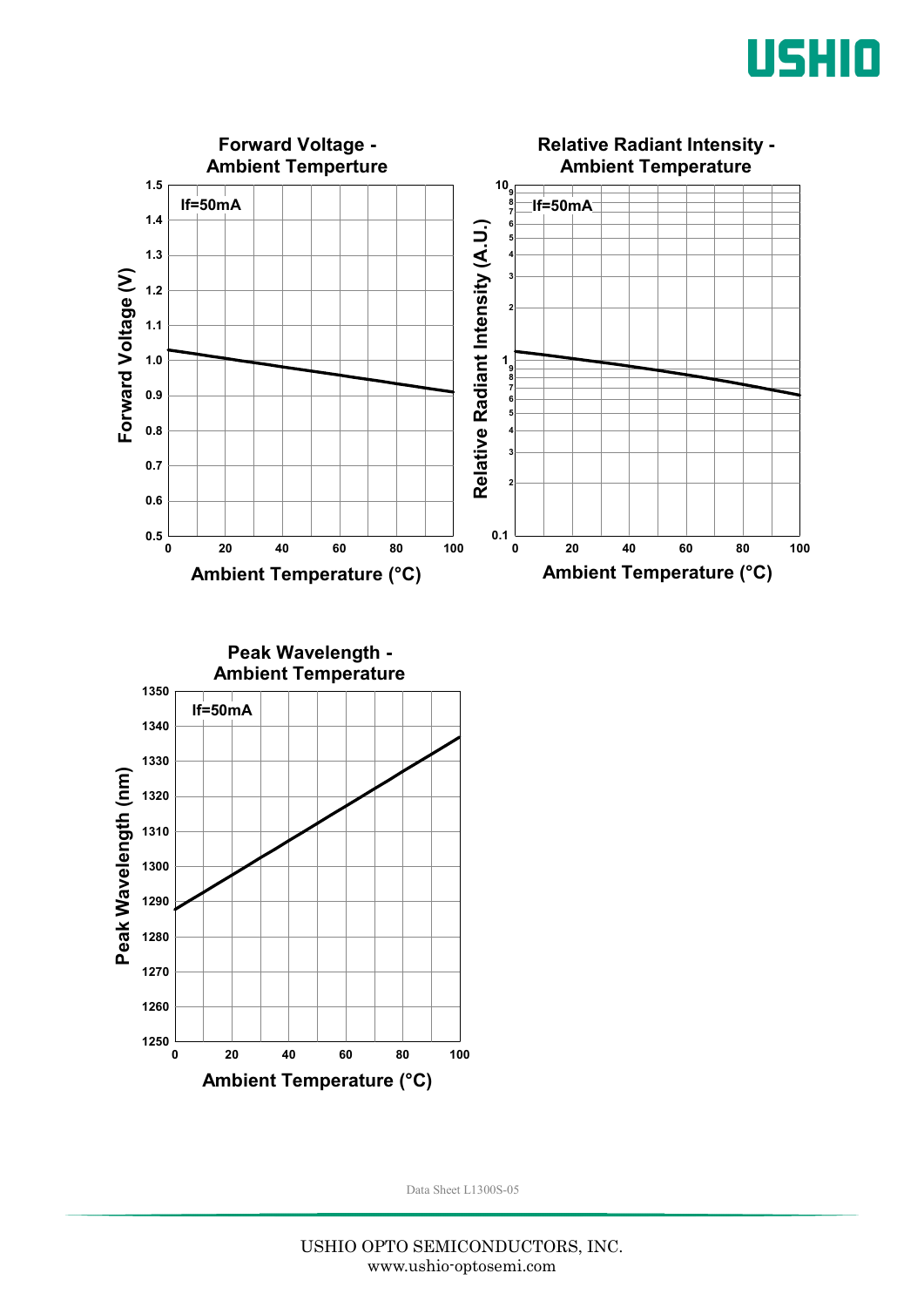